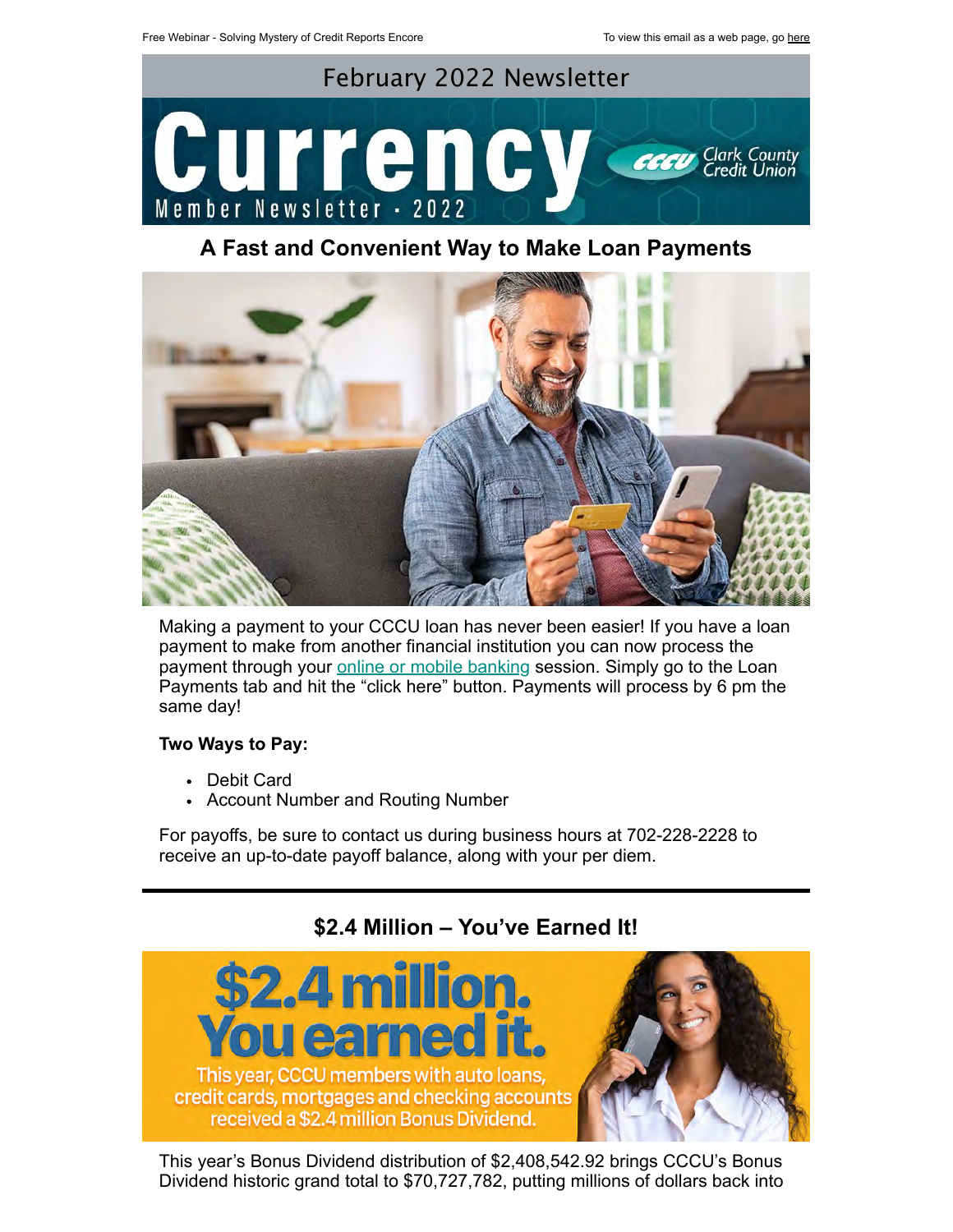the Southern Nevada economy over the last 22 years.

Each member's Bonus Dividend is calculated based on the average annual daily balances and how long the account is open, for both deposits and loans of any type including auto loans, credit cards, new home construction loans or commercial loans.

"The more you participate and use CCCU as your financial institution, the higher your Bonus Dividend can be," said Matt Kershaw, President and CEO of CCCU. A [Bonus Dividend Estimator](https://www.ccculv.org/Your-Bonus-Dividend.aspx) is available at the credit union's website to see what a potential dividend could be if accounts were opened or moved to CCCU.

Members often choose to save or spend their dividend in creative ways. Member June B. said, "Each year I put my dividend towards my grandsons' 529 college funds. I have 3 grandsons, so I alternate years. I see it as another bonus to my membership that no other bank offers."

The average Bonus Dividend per member was \$49.11. The extra money can be used to add to savings, pay down a bill or even on a fun splurge, as many of our members have done over the years.

A member since he was three years old, Erik D., now in his early 50s, said, "CCCU is the only financial institution I've known so the Bonus Dividend is a normal thing for us. Currently, our youngest is in college so the dividend usually goes to travel expenses for her to go to or from school."

#### **Member Quotes:**

"We usually add the dividend to the savings account. There's nobody better than CCCU!" - John H.

"We've used the Bonus Dividend to help pay our taxes, it's pretty nice! We have our mortgage, VISA, savings and checking with CCCU." - Shelly T.

"CCCU gives me a birthday gift with the Bonus Dividend! My birthday is right around the corner so I usually buy myself a birthday gift, one time I went out to a show with it." - Lorena S.

"When I get the statement, I usually check to see how much it is. Then the money usually goes towards a new certificate, or some bottles of wine!" - Howard H.



# **Take the Pledge! America Saves Week**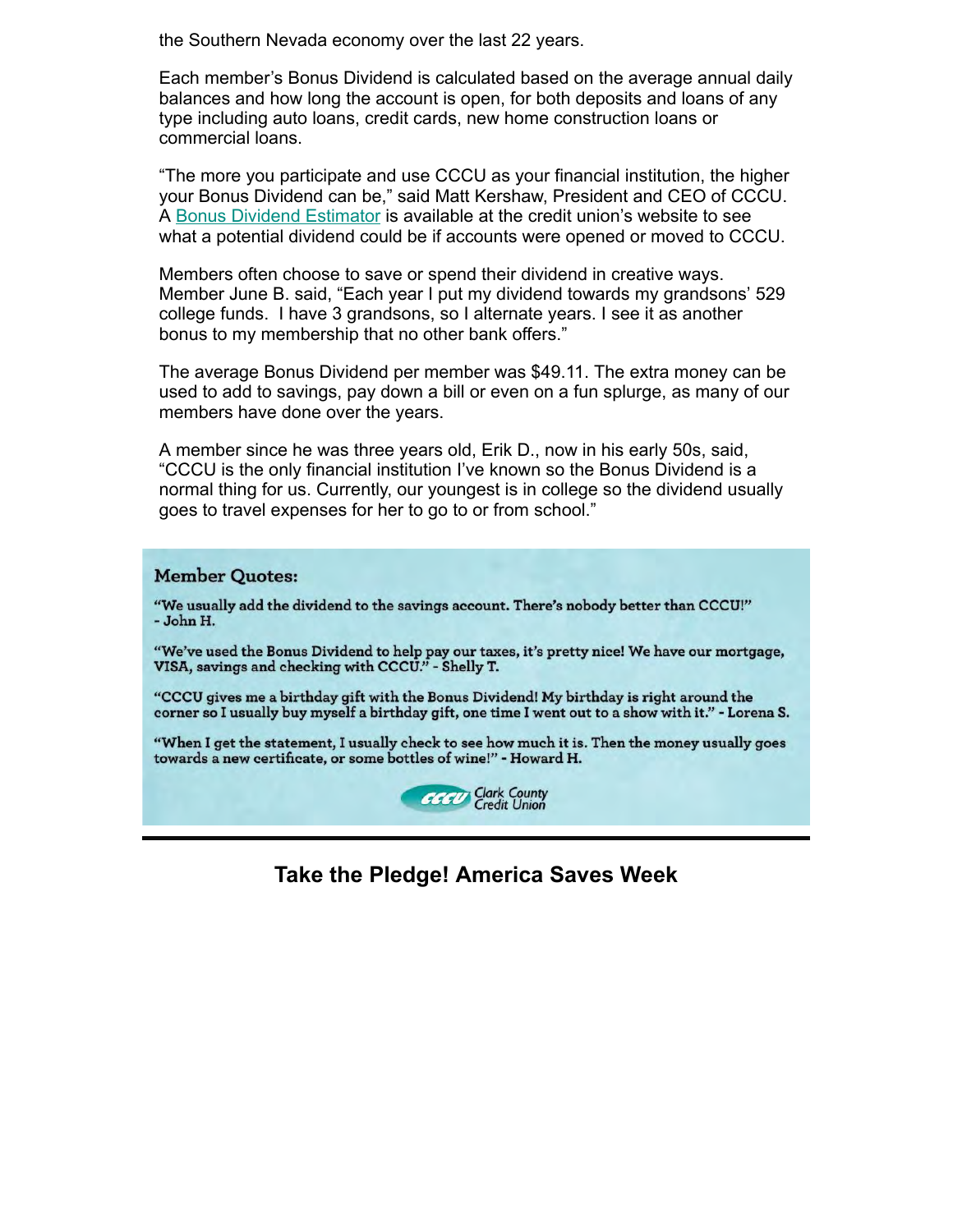

Next week is America Saves Week! CCCU has joined in this national effort to focus on increasing savings and improving the financial health of our members. Join us this week to get a clear view of your finances, set some new financial goals, and make a plan to achieve them!

### **Sneak Peek of our Daily Themes**

- Monday, Feb 21: SAVE AUTOMATICALLY
- Tuesday, Feb 22: SAVING FOR OPPORTUNITIES
- Wednesday, Feb 23: SAVE FOR RETIREMENT
- Thursday, Feb 24: REDUCING DEBT
- Friday, Feb 25: SAVE AS A FAMILY

### **Win Prizes!**

- Cash giveaways
- Restaurant gift certificates
- Piggy banks for kids

# **Get Involved in America Saves Week**

Keep an eye out for CCCU's upcoming email detailing the ways you can boost your savings in addition to prize opportunities for participating. America Saves Week daily themes will also be shared on social media and inside branches. Let's get saving!

# **Introducing CCCU's New Podcast: The Perfect Bite**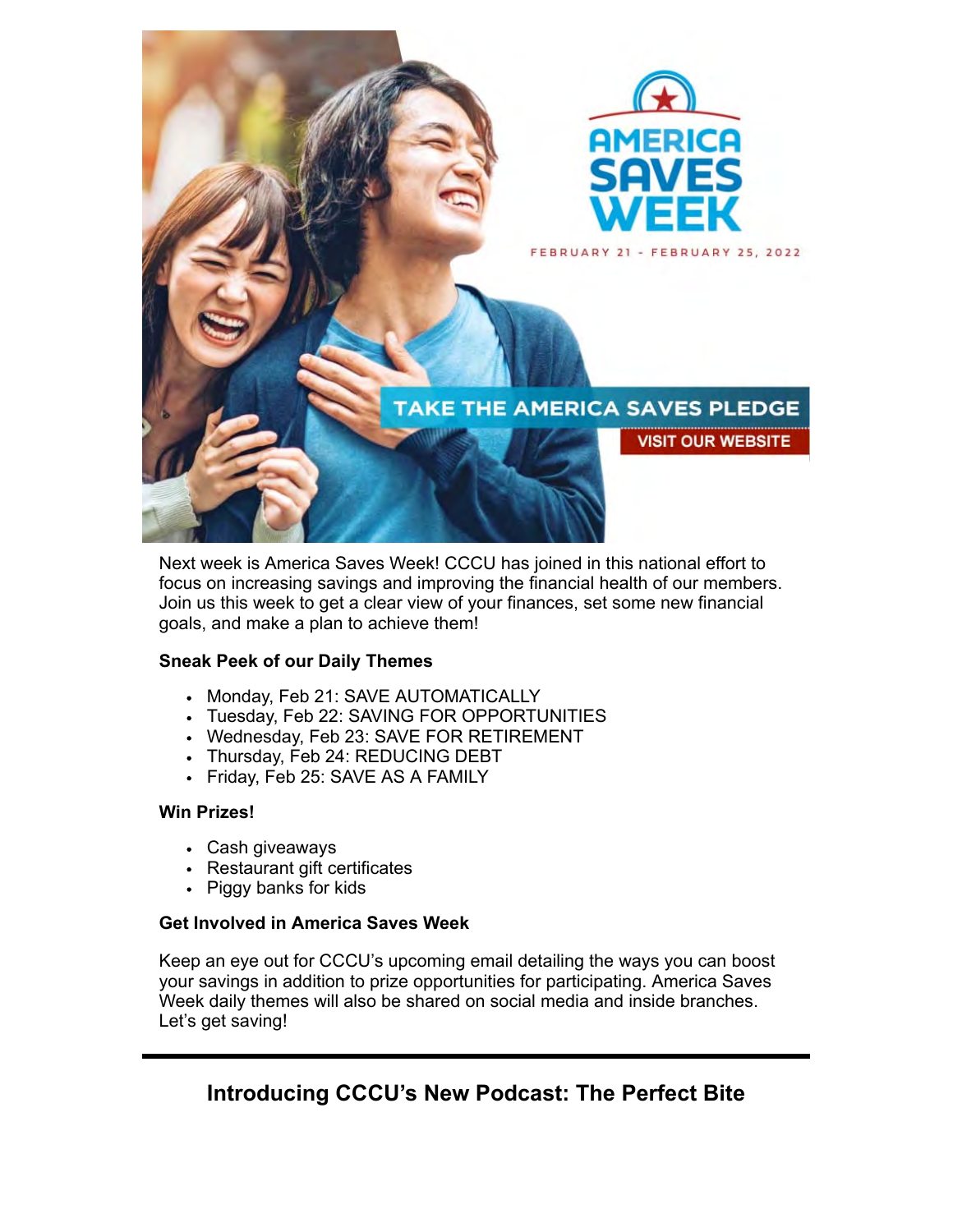

We invite you to listen to CCCU's new podcast, The Perfect Bite, for your weekly serving of local food reviews, financial education and life hacks that your future self will appreciate – it's just the right amount of helpful information to improve your week!

In short, bite-sized episodes, Hosts (and CCCU employees) Crystal and Shannon share food reviews from locally owned restaurants plus easy to follow tips, tools, and resources for improving your financial health.

### **Featured Episode Topics**

- Financial questions you should ask your significant other
- Getaways on a budget
- Cost-effective party planning
- Building an emergency fund
- And restaurant reviews on Pin Kaow, Sin Fronteras, HoneySalt and more!

### **Listen to the podcast here**: [The Perfect Bite](https://www.ccculv.org/CCCU-Podcast.aspx)

Even though it just debuted, the Perfect Bite is already getting attention:

#34 in the Top 100 Investing chart

#44 in the Top 100 Self-Improvement chart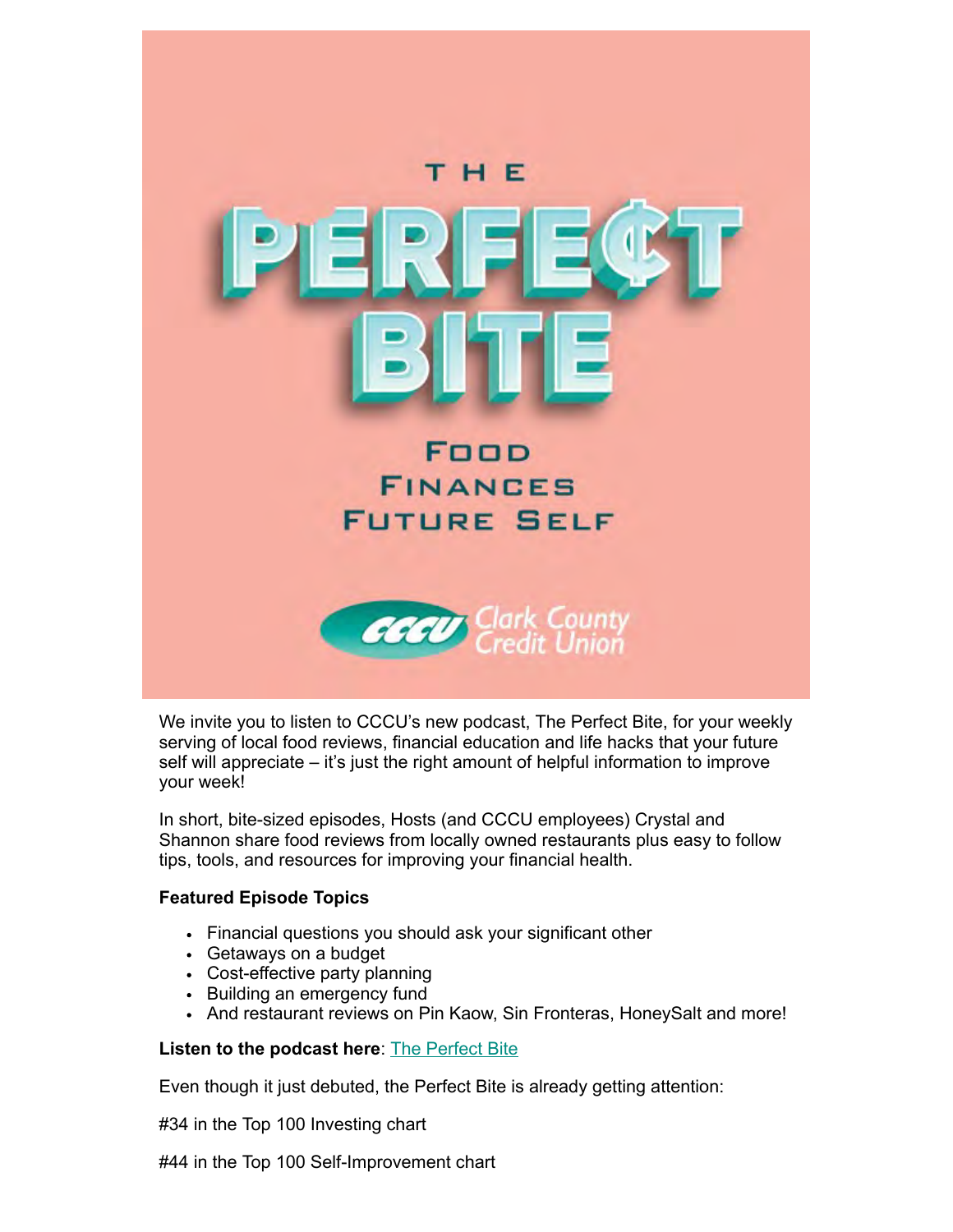### **What Should We Discuss Next?**

What personal finance topics would you like to learn more about? Which local restaurants should we visit? We want to hear from our members! Send us an email with your recommendations to [ThePerfectBite@ccculv.com.](mailto:ThePerfectBite@ccculv.com) The Perfect Bite is available on Apple podcasts, Spotify, and other podcast platforms.

# **Encore Webinar Presentation: Solving the Mystery of Credit Reports**



Due to the increased interest in last month's Credit Reports webinar, CCCU will be hosting an encore presentation next week.

Join CCCU for a free virtual webinar to learn what information is included in credit reports and what data is used to determine your credit score. The right credit score can unlock many opportunities for you and your family! After this webinar, you will understand your rights and responsibilities in maintaining, protecting and improving your credit standing.

Webinar: Solving the Mystery of Credit Reports Date: Wednesday, February 16, 2022 Time: 5:30 pm – 7:00 pm Location: Virtual, [Click Here to Register](https://campaign.documatix.com/DPS/Events/Registration?GUID=sctORlhPRUmVisnXhtFXIA)

Each attendee will receive a handout with the following information:

- Credit Bureau contact information
- Instructions on how to dispute items
- Information on how long an item can be reported
- Detailed steps to improve your score and standing
- Tips to establish or re-establish credit
- Precautions to take with Credit Repair companies
- And much more!

To register for this FREE webinar, [Click Here.](https://campaign.documatix.com/DPS/Events/Registration?GUID=sctORlhPRUmVisnXhtFXIA)

#### ccculv.org  $702 - 228 - 2228$

Follow Us: